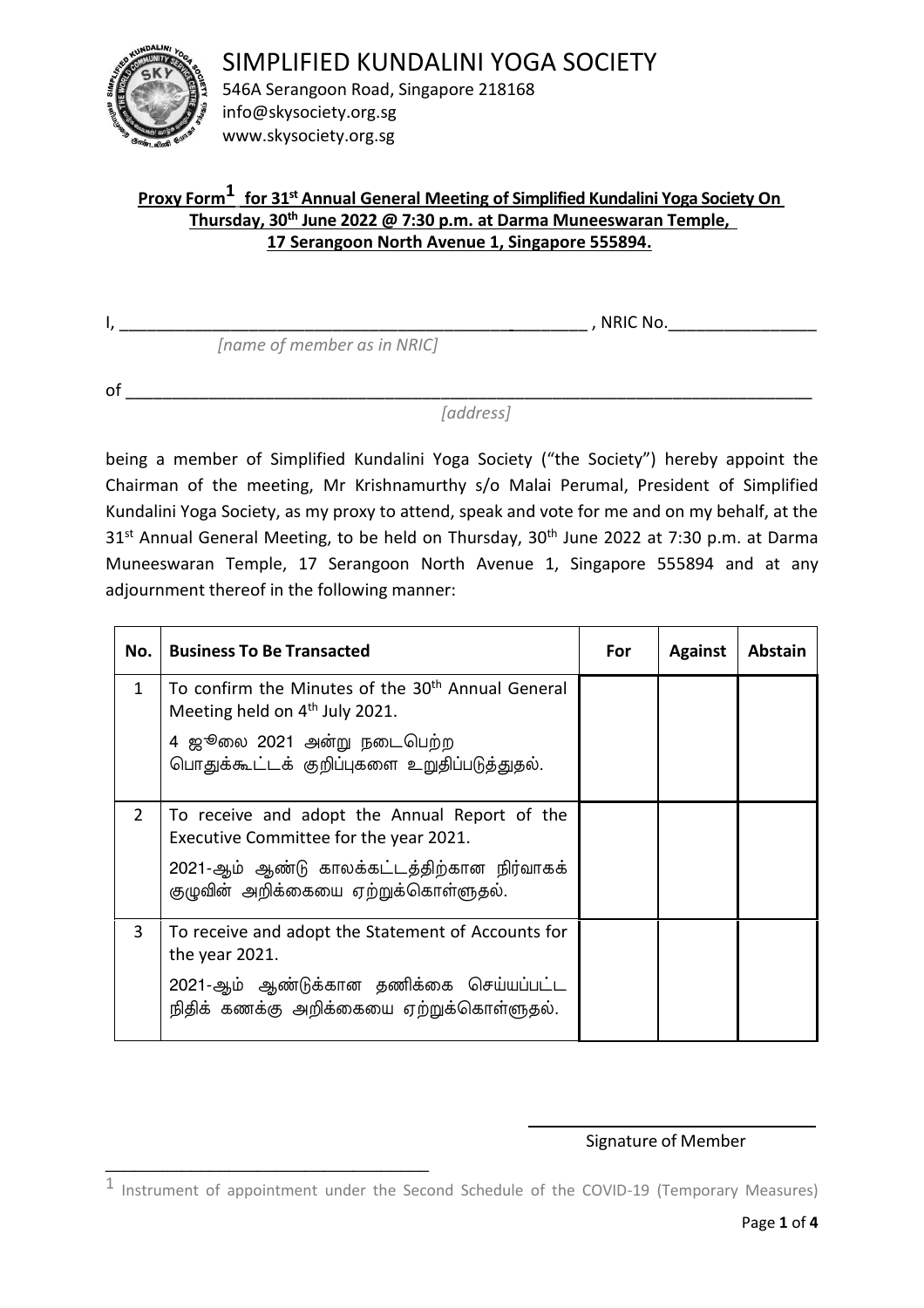| No. | <b>Business To Be Transacted</b>                                                                                                                                                                                                                                                                                                                                                                                          |                                                                                                                                                                                                                                                                                                                                                                 | For | <b>Against</b> | <b>Abstain</b> |  |
|-----|---------------------------------------------------------------------------------------------------------------------------------------------------------------------------------------------------------------------------------------------------------------------------------------------------------------------------------------------------------------------------------------------------------------------------|-----------------------------------------------------------------------------------------------------------------------------------------------------------------------------------------------------------------------------------------------------------------------------------------------------------------------------------------------------------------|-----|----------------|----------------|--|
| 4   | To approve the appointments of the below listed<br>members nomination received as of 10 June 2022<br>and be elected to Executive Committee for a term of<br>two (2) years from 2022 to 2024.<br>2022-ஆம் முதல் 2024-ஆம் ஆண்டு வரையிலான<br>காலக்கட்டத்திற்கான பின்வரும் நிர்வாகக்<br>குழு<br>உறுப்பினர்களின் நியமனத்தை ஏற்றுக்கொள்ளுதல்.                                                                                   |                                                                                                                                                                                                                                                                                                                                                                 |     |                |                |  |
|     | <b>Position:</b><br>Name:<br>President<br><b>Vice President</b><br><b>Honorary Secretary</b><br>Asst. Honorary Secretary<br><b>Honorary Treasurer</b><br>Asst. Honorary Treasurer<br><b>Committee Member</b><br>Committee Member<br>Committee Member<br><b>Committee Member</b><br><b>Committee Member</b><br>Committee Member                                                                                            | Mr Krishnamurthy s/o Malai Perumal<br>Mr Athikari Pillai Rajoo<br>Mr Gowthaman Manickam<br>Mr Selvakkumar s/o Veeraya<br>Mr Tharmaraj s/o N G R Subbiah<br>Mr Jeyakumar s/o Jayaram<br>Mrs M Bathmajothee<br>Mr Jaya Prakash Goyal<br>Mrs Syamala Kumari w/o Krishnan Senan<br>Mrs Komathi d/o Govindasamy<br>Mrs Vanishree d/o Singam<br>Mr Mukeswara Muniandy |     |                |                |  |
| 5   | To approve the appointment of below listed<br>members nomination received for Internal Auditors<br>as of 5 Sept 2020 for a term of two (2) years from<br>2022 to 2024.<br>2022-முதல் முதல் 2024-ஆம் ஆண்டு வரையிலான<br>காலக்கட்டத்திற்கான பின்வரும் 2 உள்<br>தணிக்கையாளர்களின் நியமனத்தை<br>ஏற்றுக்கொள்ளுதல்.<br><b>Internal Auditor</b><br>Mr Ellappan Nandhakumar<br><b>Internal Auditor</b><br>Ms Sangitaa Gunaseelan M |                                                                                                                                                                                                                                                                                                                                                                 |     |                |                |  |

- If you wish the chairman of the meeting as your proxy to cast all your votes **For** or **Against** a resolution, please tick with "✓" in the **For** or **Against** box in respect of that resolution.
- If you wish the chairman of the meeting as your proxy to **Abstain** from voting on a resolution, please tick with "✓" in the **Abstain** box in respect of that resolution.
- **In the absence of specific directions in respect of a resolution, the appointment of the chairman of the meeting as your proxy for that resolution will be treated as invalid.**

Dated this day of 2022.

Signature of Member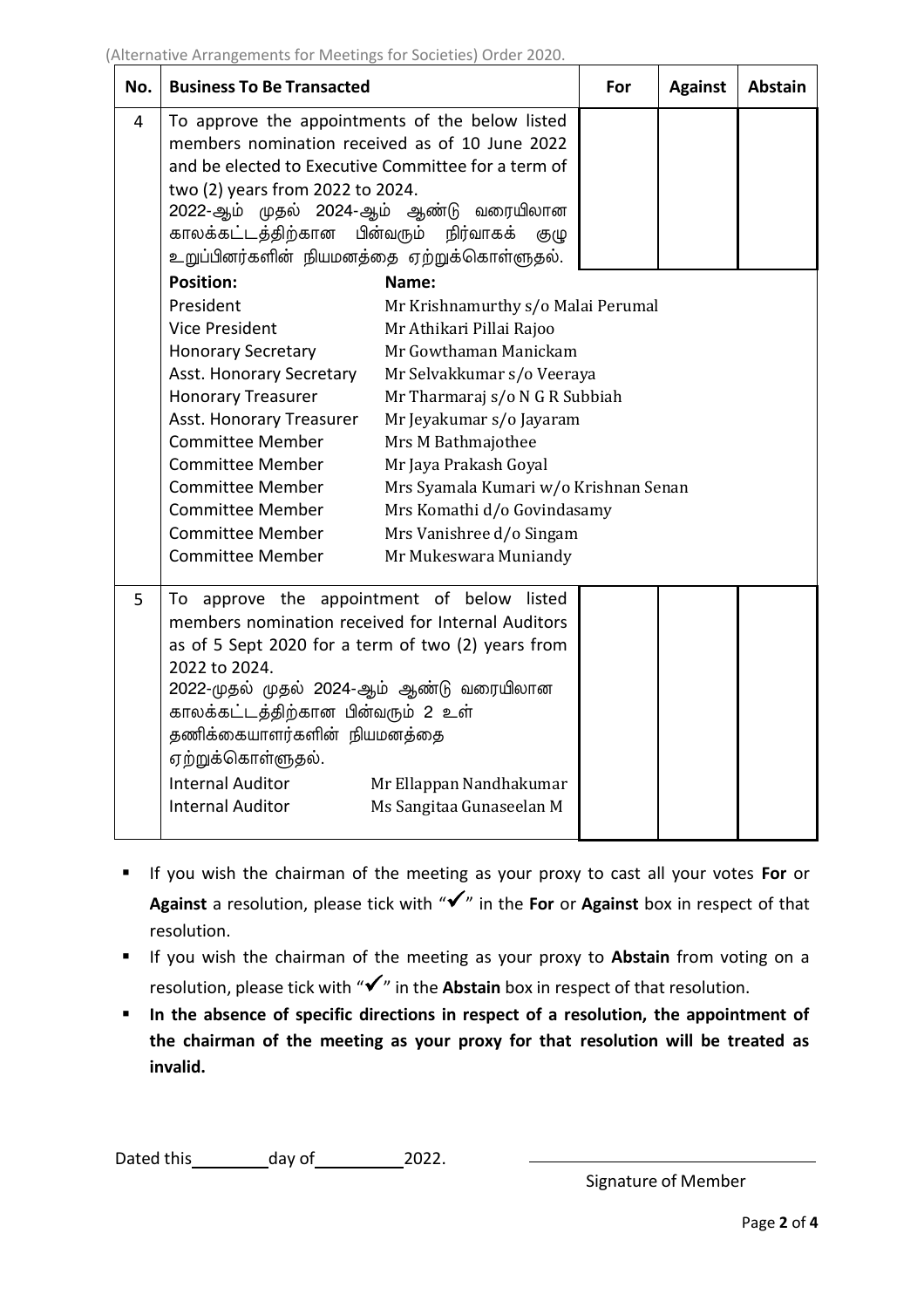#### **Important Notes:**

- (1) The Annual General Meeting will be convened and held by electronic means pursuant to the COVID-19 (Temporary Measures) (Alternative Arrangements for Meetings for Registered Societies) Order 2020.
- (2) **Due to the current COVID-19 situation in Singapore, a member will not be able to attend the Annual General Meeting in person. A member must appoint the chairman of the meeting as his/her/its proxy to attend, speak and vote on his/her/its behalf at the Annual General Meeting if such member or delegate wishes to exercise his/her/its voting rights at the Annual General Meeting.**
- (3) By submitting this proxy form, the member accepts and agrees to the personal data privacy terms set out herewith with this document.
- **(4) Where a member appoints the chairman of the meeting as his/her proxy, he/she must give specific instructions as to voting, or abstentions from voting, in respect of a resolution in the form of proxy, failing which the appointment of the chairman of the meeting as proxy for that resolution will be treated as invalid.**
- (5) The Proxy Form (**only page 1 & 2**) appointing the chairman of the meeting as proxy **must be deposited at the office of SKY Society** in the following manner:
	- (a) if submitted by post or in person, be lodged with Simplified Kundalini Yoga Society at: No. 546A Serangoon Road, Singapore 218168; or
	- (b) if submitted electronically, email to The Secretary at: **AGM@skysociety.org.sg**

in either case, **by 6 p.m. on 27th June 2022, before the Annual General Meeting**.

- (6) A member who wishes to submit an instrument of proxy must first download, complete and sign each of the proxy form, before submitting it by post to the mailing address provided above, or before scanning and sending it by email to the email address provided above.
- (7) **In view of the current Covid-19 situation and the related safe distancing measures which may make it difficult for members to submit completed proxy forms by post, members are strongly encouraged to submit completed proxy forms electronically via email or submit in person and drop into the letterbox (adhering to safe distancing measures)**
- (8) The Society shall be entitled to reject proxy form if it is incomplete, improperly completed or illegible or where the true intentions of the appointer are not ascertainable from the instructions of the appointer specified in the proxy form.